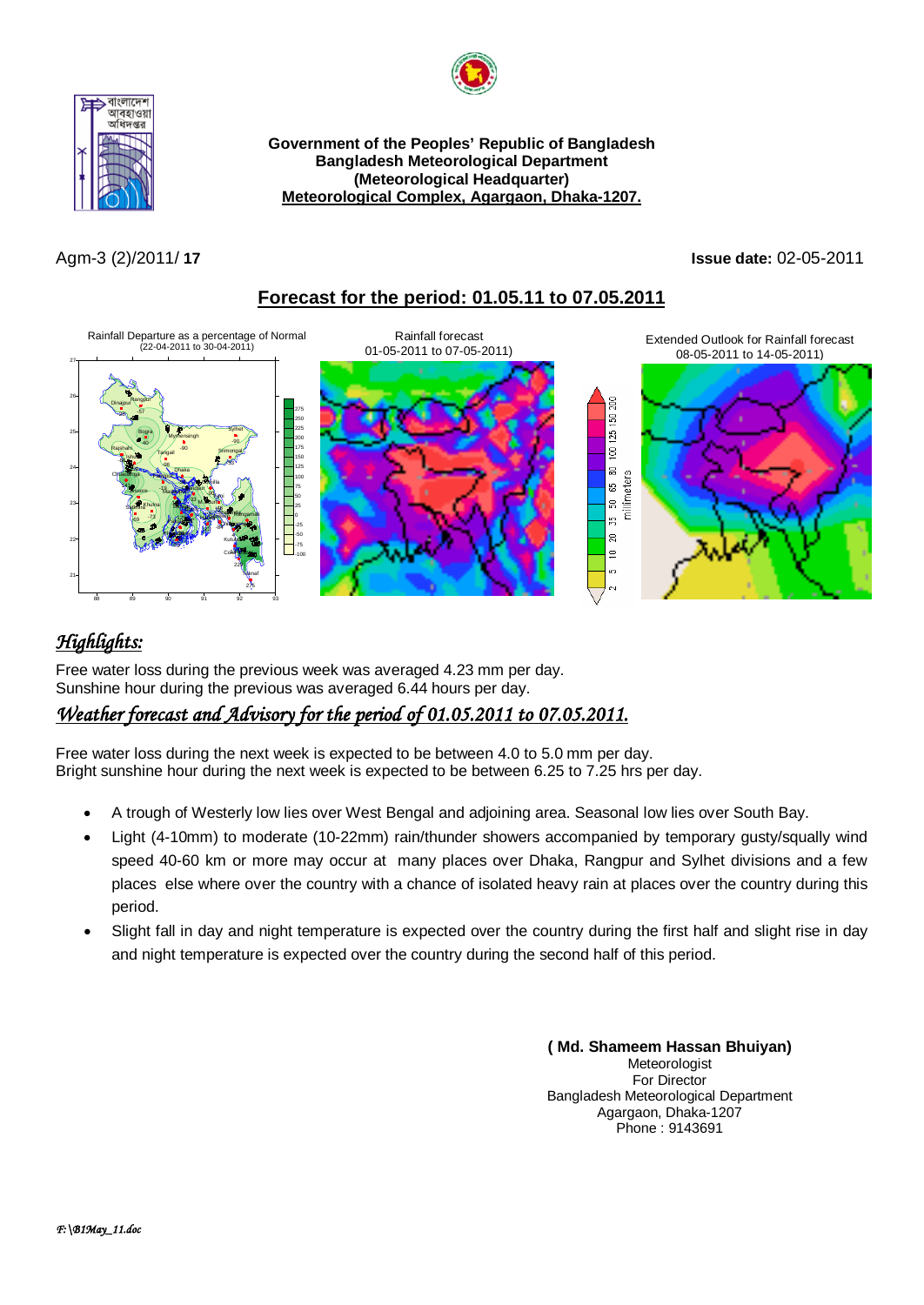# **Bangla Version**







## *প্ৰধান বৈশিষ্ট্য সমৃহঃ-*

গত সপ্তাহের দৈনিক বাম্পীভবনের গড ৪.২৩ মিঃমিঃ ছিল । গত সপ্তাহের দৈনিক সর্যকিরণ কালের গড় ৬.৪৪ ঘন্টা ছিল।

## *আবহাওয়া পূৰ্বাভাসঃ- ০১-০৫-২০১১ ইং থেকে ০৭-০৫-২০১১ ইং পৰ্যন্ত।*

আগামী সপ্তাহের বাম্পীভবনের দৈনিক গড় মান ৪.০০ মিঃমিঃ থেকে ৫.০০ মিঃমিঃ থাকতে পারে। আগামী সপ্তাহের সর্যকিরণকালের দৈনিক গড় মান ৬.২৫ ঘন্টা থেকে ৭.২৫ ঘন্টা থাকতে পারে।

- পশ্চিমবঙ্গ ও তৎসংলগ্ন এলাকায় একটি লঘুচাপ অবস্থান করছে। দক্ষিণ বঙ্গোপসাগরে একটি মৌসুমী লঘুচাপ বিরাজমান রয়েছে।
- এ সপ্তাহে ঢাকা, রংপুর ও সিলেট বিভাগের অনেক স্থানে এবং দেশের অন্যত্র কিছু কিছু স্থানে ঘন্টায় ৪০-৬০ কিঃমিঃ বা আরও অধিক বেগে অস্থায়ী দমকা / ঝড়ো হাওয়া সহ হালকা (৪-১০ মিঃ মিঃ) থেকে মাঝারী ধরনের (১০-২২ মিঃমিঃ) বৃষ্টি / বজ্র বৃষ্টি হতে পারে। সেই সাথে কোথাও কোথাও বিক্ষিপ্তভাবে ভারী বর্ষণের সম্ভাবনা রয়েছে।
- এ সপ্তাহের প্রথমার্ধে সারাদেশে দিন ও রাতের তাপমাত্রা সামান্য হ্রাস পেতে পারে এবং দ্বিতীয়ার্ধে দিন ও রাতের তাপমাত্রা সামান্য বৃদ্ধি পেতে পারে।

(মোঃ শামীম হাসান ভূইয়া) আবহাওয়াবিদ পরিচালকের পক্ষে বাংলাদেশ আবহাওয়া অধিদপ্তর, ঢাকা-১২০৭।